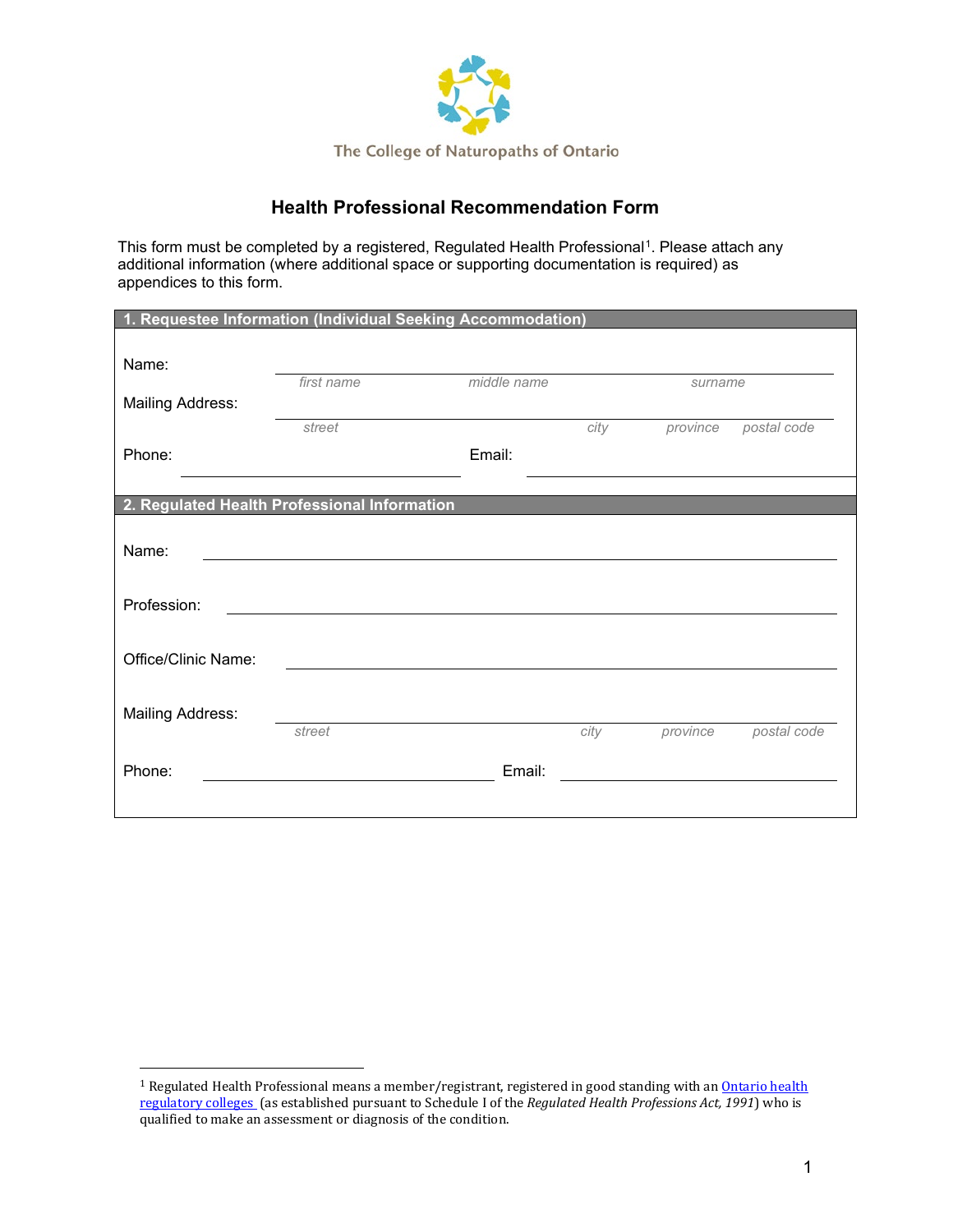#### **3. Confirmation of Grounds for Accommodation**

Please provide information regarding the condition, disability or disorder, including information as to how that condition, disability or disorder adversely affects the named individual (see requestee information). Individuals requesting accommodation due to disability (physical or cognitive) or a pregnancy-related condition or issue are required to provide medical confirmation that a condition exists; however, they are not required to provide a formal diagnosis where that information is not reasonably necessary to the provision of the accommodation.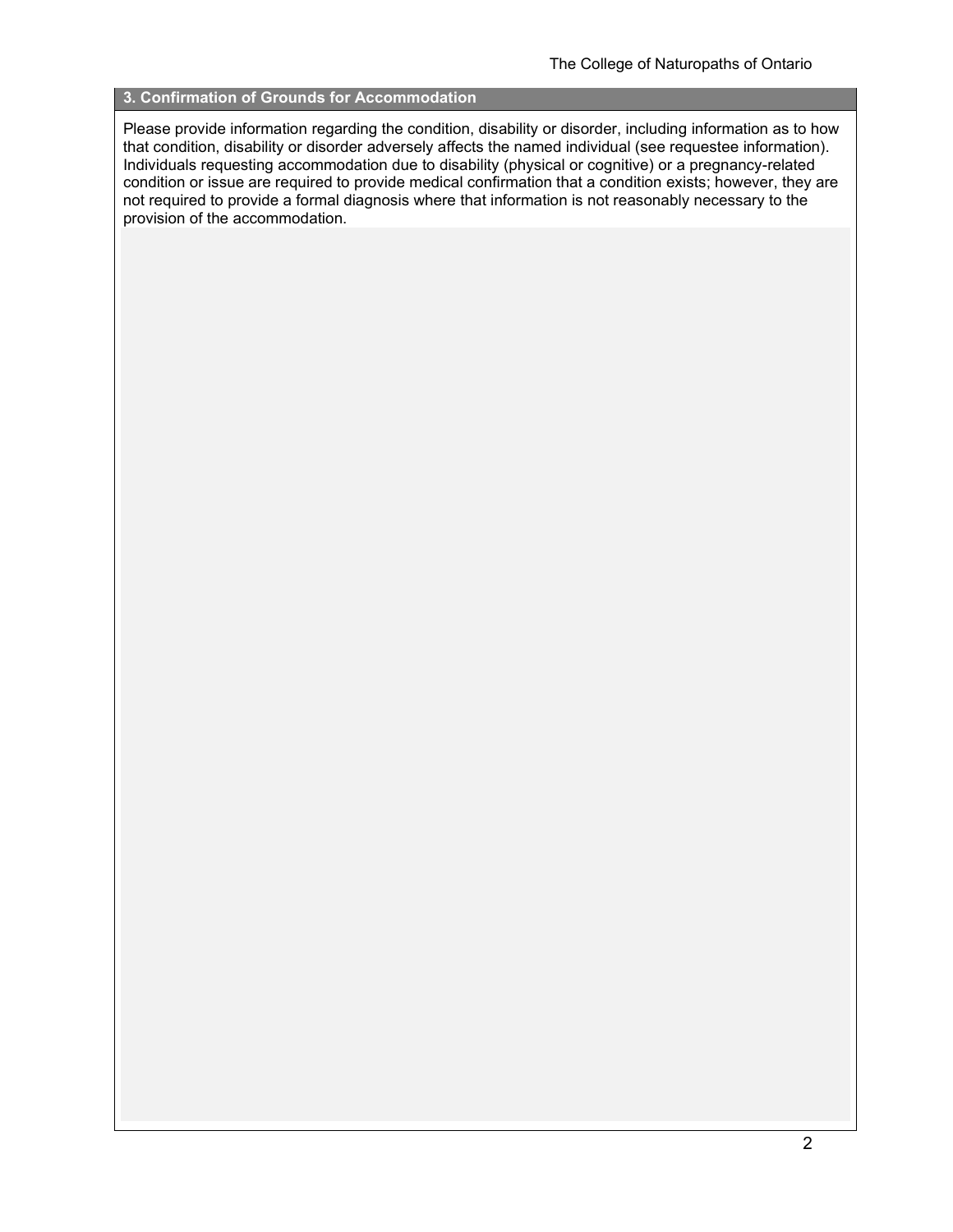### **4. Description of Recommended Accommodation(s)**

Please describe any specific accommodation(s) you are recommending. Recommendations should be based on your assessment of the individual's condition, disability or disorder and must explain how that accommodation will negate or mitigate the adverse effect of the individual's condition, disability or disorder. All recommended accommodations should be as specific as possible.

For example, if the individual (i.e., your patient) is requesting materials in an alternative format, we require that the recommended type of alternative format is noted along with your supporting rationale (i.e., how that relates to the individual's need and how it will help to negate or mitigate the condition, disability or disorder). If you are providing a recommendation for a specific accommodation (e.g., alternate format, additional time), please indicate the recommendation and the supporting rationale, such as how the individual's functional limitations are related to the condition, disability or disorder or any other relevant information which would provide a measurable basis to aid the College in substantiating the need for accommodation.

**5. Regulated Health Professional Confirmation and Signature**

I confirm that the foregoing information I have provided is true and accurate to the best of my knowledge and expertise.

Signature: Date: